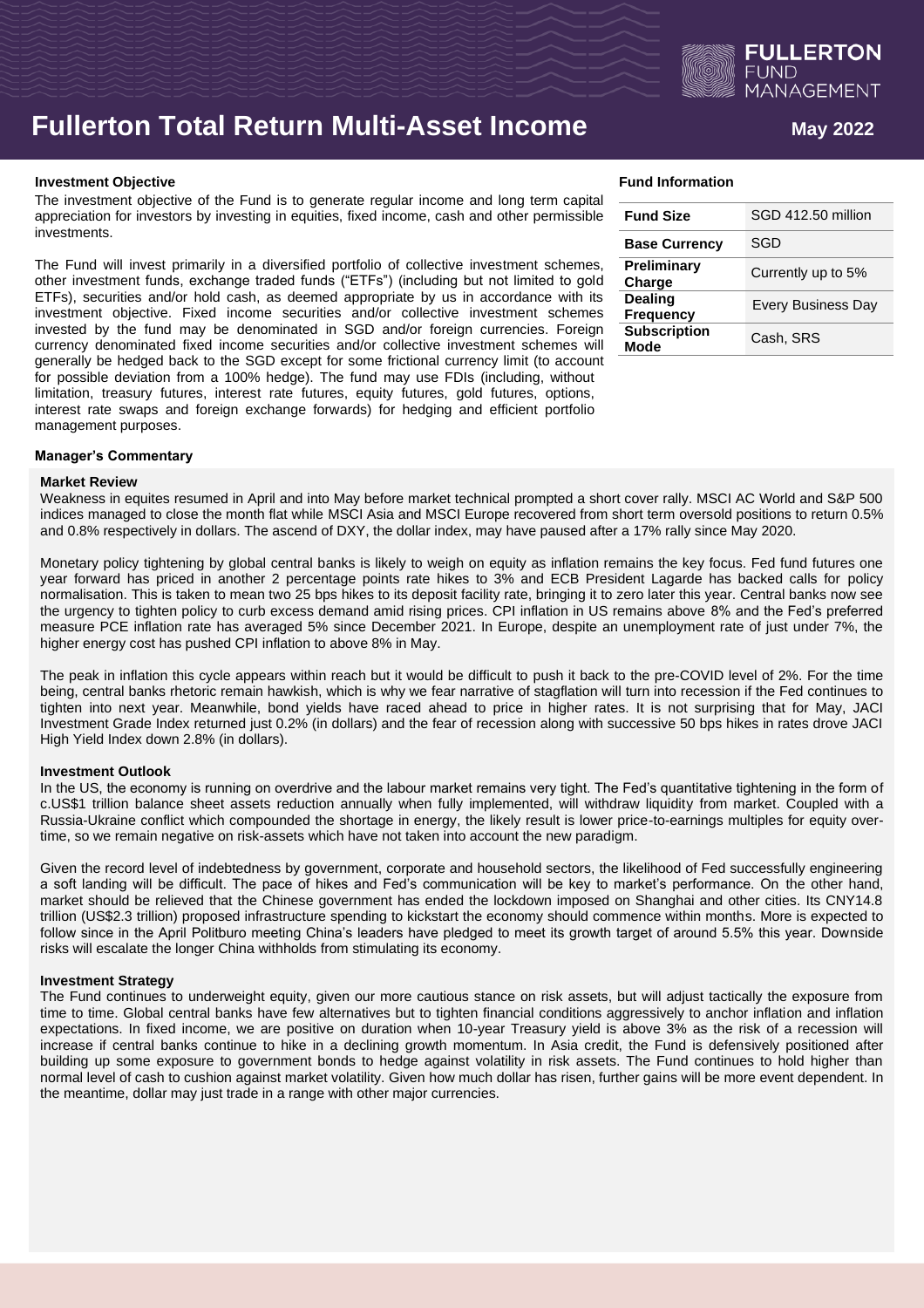## **Performance (%)**

|                              | 1 mth   | 3 mths  | <b>YTD</b> | 1 year                   | 3 years                  | 5 years                  | <b>Since</b><br><b>Inception</b> | <b>Volatility</b>        |
|------------------------------|---------|---------|------------|--------------------------|--------------------------|--------------------------|----------------------------------|--------------------------|
| A-SGD (bid-to-bid)           | $-0.51$ | $-3.32$ | $-10.08$   | $\overline{\phantom{a}}$ | $\overline{\phantom{a}}$ | $\overline{\phantom{a}}$ | $-6.46$                          | $\overline{\phantom{a}}$ |
| A-SGD (offer-to-bid)         | $-5.25$ | $-7.92$ | $-14.36$   | $\overline{\phantom{a}}$ | $\overline{\phantom{a}}$ | $\blacksquare$           | $-10.92$                         | $\blacksquare$           |
| <b>B-SGD</b> (bid-to-bid)    | $-0.51$ | $-3.32$ | $-10.08$   | $\overline{\phantom{0}}$ | $\overline{\phantom{a}}$ | $\blacksquare$           | $-6.46$                          | $\overline{\phantom{0}}$ |
| <b>B-SGD</b> (offer-to-bid)  | $-5.25$ | $-7.92$ | $-14.36$   | $\overline{\phantom{a}}$ | $\overline{\phantom{a}}$ | ۰.                       | $-10.92$                         | ٠                        |
| <b>B1-USD</b> (bid-to-bid)   | 0.03    | $-4.00$ | $-11.21$   | $\overline{\phantom{a}}$ | $\overline{\phantom{a}}$ | $\overline{\phantom{a}}$ | $-9.04$                          | $\blacksquare$           |
| <b>B1-USD</b> (offer-to-bid) | $-4.73$ | $-8.58$ | $-15.44$   | $\overline{\phantom{a}}$ | $\overline{\phantom{a}}$ | $\overline{\phantom{a}}$ | $-13.37$                         |                          |
| <b>C-SGD</b> (bid-to-bid)    | $-0.51$ | $-3.32$ | $-10.08$   | $\overline{\phantom{a}}$ | $\overline{\phantom{a}}$ | ۰.                       | $-6.46$                          | $\overline{\phantom{0}}$ |
| <b>C-SGD</b> (offer-to-bid)  | $-5.25$ | $-7.92$ | $-14.36$   | $\overline{\phantom{a}}$ | $\overline{\phantom{a}}$ | ۰.                       | $-10.92$                         | ٠                        |
| C1-USD (bid-to-bid)          | 0.08    | $-4.10$ | $-11.33$   | $\overline{\phantom{a}}$ | $\overline{\phantom{a}}$ | ۰.                       | $-9.19$                          | $\overline{\phantom{a}}$ |
| C1-USD (offer-to-bid)        | $-4.68$ | $-8.67$ | $-15.56$   | $\overline{\phantom{a}}$ | $\overline{\phantom{a}}$ | $\blacksquare$           | $-13.51$                         | $\overline{\phantom{a}}$ |

Returns are calculated on a single pricing basis with net dividends and distributions (if any) reinvested. Offer-to-bid returns include an assumed preliminary charge of 5% which may or may not be charged to investors. Returns more than a year are annualised.

## **Asset Allocation (%)**<sup>1</sup>

| Equities                          | 33.9 |
|-----------------------------------|------|
| Fixed Income                      | 24.1 |
| Commodities                       | 6.0  |
| Cash and cash equivalents         | 36.1 |
| Country Exposure (%) <sup>1</sup> |      |
| US                                | 67.7 |
| China                             | 5.9  |
| Singapore                         | 3.4  |
| Australia                         | 3.4  |

| Singapore                 | 3.4 |
|---------------------------|-----|
| Australia                 | 3.4 |
| Taiwan                    | 3.1 |
| Indonesia                 | 2.6 |
| Hong Kong                 | 2.3 |
| Germany                   | 2.1 |
| Others (Developed Market) | 5.5 |
| <b>Others</b>             | 4.0 |

## Top 5 Holdings (Equities, % of NAV) Fund Statistic

| <b>Energy Select Sector SPDR Fund</b>    | 3.9 |
|------------------------------------------|-----|
| Consumer Staples Select Sector SPDR Fund | 3.1 |
| Advanced Micro Devices                   | 27  |
| ConocoPhillips                           | 27  |
| <b>Microsoft Corporation</b>             | 25  |
|                                          |     |

## **Top 5 Holdings (Fixed Income, % of NAV)**

| Keppel Corp 2.459% Jun 2025              | 0.2           |
|------------------------------------------|---------------|
| Shinhan Financial Group 3.34% Feb 2030   | $0.2^{\circ}$ |
| Republic of Indonesia 8.5% Oct 2035      | $0.2^{\circ}$ |
| Shenhua Overseas Capital 3.875% Jan 2025 | $0.2^{\circ}$ |
| Parkway Pantai 4.25% PERP                | 02            |

## **Sector Exposure (%)**<sup>1</sup>

| Information Technology         | 19.7 |
|--------------------------------|------|
| Financials                     | 19.1 |
| Industrials                    | 11.1 |
| Energy                         | 10.8 |
| <b>Communication Services</b>  | 8.6  |
| Consumer Discretionary         | 7.6  |
| <b>Health Care</b>             | 5.7  |
| Utilities                      | 5.3  |
| <b>Consumer Staples</b>        | 4.5  |
| Materials                      | 3.8  |
| Real Estate                    | 2.6  |
| Government                     | 1.1  |
| <b>Asset Backed Securities</b> | 0.2  |

| <b>Fixed Income</b>                |            |
|------------------------------------|------------|
| Duration                           | 13.9 years |
| Average Credit Rating <sup>2</sup> | <b>BBB</b> |
| Yield-to-Worst <sup>3</sup>        | 8.3%       |
| Equities <sup>4</sup>              |            |
| Dividend Yield                     | 1.8%       |
| Price to Book                      | 3.6x       |
| <b>Price to Earnings</b>           | 16.9x      |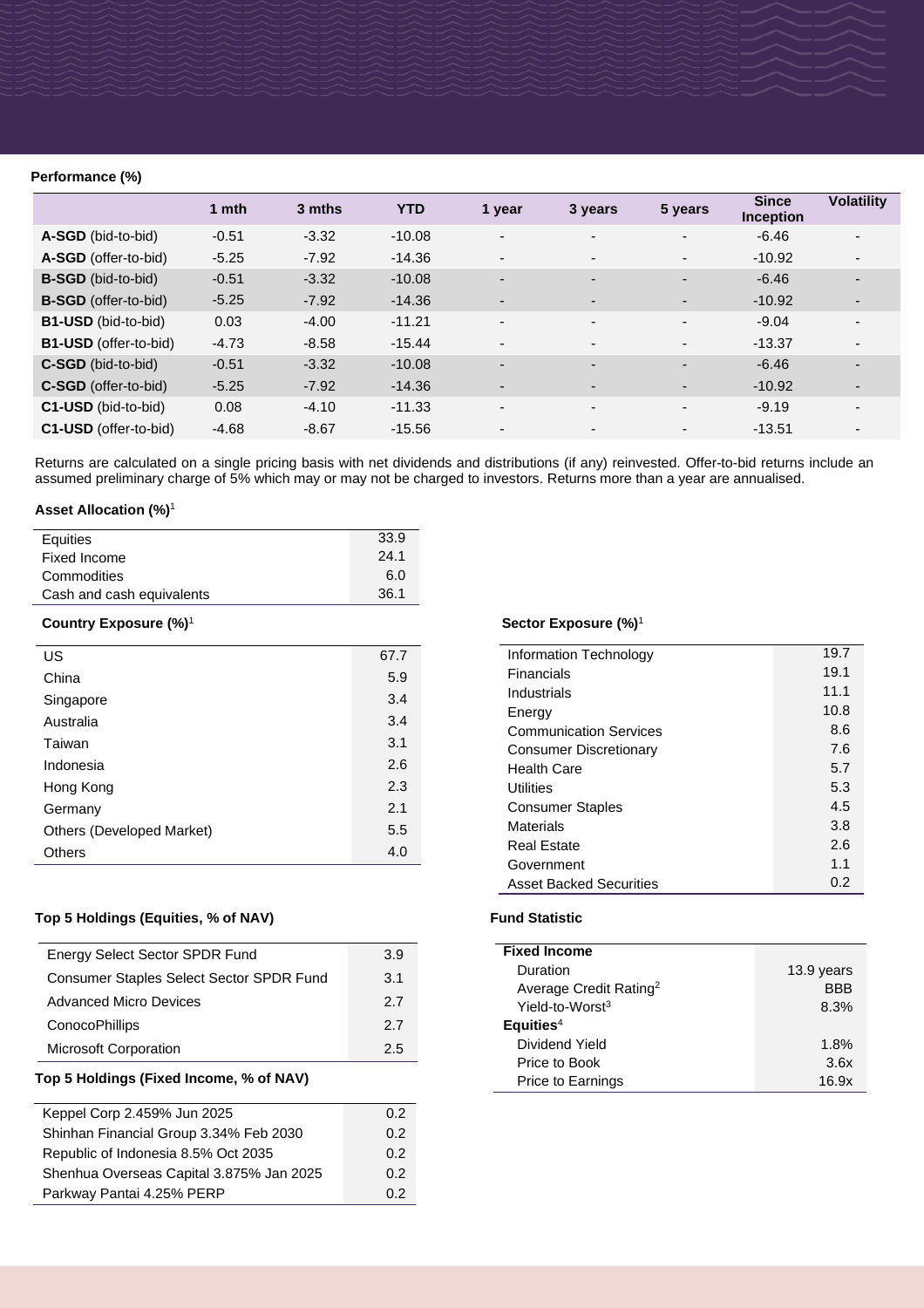## **Dividend History<sup>5</sup>**

|                     | Dividend /<br>share | <b>Record Date</b> | <b>Annualised</b><br>Dividend (%) |
|---------------------|---------------------|--------------------|-----------------------------------|
| Class B             | SGD 0.0034          | 29 Apr 2022        | 4.59                              |
| Class B             | SGD 0.0033          | 31 May 2022        | 4.49                              |
| Class B1            | USD 0.0033          | 29 Apr 2022        | 4.61                              |
| Class B1            | USD 0.0032          | 31 May 2022        | 4.48                              |
| Class C             | SGD 0.0051          | 29 Apr 2022        | 7.09                              |
| Class C             | SGD 0.0049          | 31 May 2022        | 6.88                              |
| Class <sub>C1</sub> | USD 0.0050          | 29 Apr 2022        | 7.21                              |
| Class C1            | USD 0.0048          | 31 May 2022        | 6.95                              |

## **Fund Details**

|                              | Class A                       | <b>Class A1</b>                |
|------------------------------|-------------------------------|--------------------------------|
| <b>Inception Date</b>        | 16 June 2021                  | To be incepted                 |
| NAV per Unit <sup>6</sup>    | SGD 0.94                      | To be incepted                 |
| <b>Management Fee</b>        | Currently 1.00% p.a.          | Currently 1.00% p.a.           |
| <b>Initial Investment</b>    | None                          | None                           |
| <b>Subsequent Investment</b> | None                          | None                           |
| <b>ISIN Code</b>             | SGXZ43030667                  | SGXZ70708284                   |
| <b>Bloomberg Code</b>        | <b>FULTRMA SP</b>             | <b>FULTMA1 SP</b>              |
|                              |                               |                                |
|                              | <b>Class B (Distribution)</b> | <b>Class B1 (Distribution)</b> |
| <b>Inception Date</b>        | 16 June 2021                  | 16 June 2021                   |
| NAV per Unit <sup>6</sup>    | SGD 0.90                      | <b>USD 0.87</b>                |

**Management Fee** Currently 1.00% p.a. Currently 1.00% p.a. Currently 1.00% p.a. **Initial Investment** None None None None None None **Subsequent Investment** None None None None None None **ISIN Code** SGXZ89799159 SGXZ89799159 SGXZ86998101 **Bloomberg Code** FULTRMB SP FULTRMB SP FULTMB1 SP

**Inception Date** 16 June 2021 16 June 2021 16 June 2021 16 June 2021 16 June 2021 **NAV per Unit<sup>6</sup> USD 0.85** USD 0.85 **Management Fee** Currently 1.00% p.a. Currently 1.00% p.a. Currently 1.00% p.a. **Initial Investment** None None None None None **Subsequent Investment** None None None None None None **ISIN Code** SGXZ13306394 SGXZ13306394 SGXZ69984508

**Bloomberg Code The Code Research SP FULTRMC SP FULTMC1 SP FULTMC1 SP** 

## **Class C (Distribution) Class C1 (Distribution)**

Note: All fund data are sourced from Fullerton, Bloomberg dated as at 31 May 2022, unless otherwise stated.

- 1. Numbers might not add due to rounding. Countries that are below 2% are classified under Others (Developed Market) and Others.
- 2. Where the security is not rated by external rating agencies, Fullerton's internal rating methodology will apply.
- 3. Refers to Yield-to-Worst in base currency, before hedging.
- 4. This represent the underlying holdings in Fullerton Lux Funds.
- 5.Please refer to our website for more details on the dividend payouts.
- 6. Figures are truncated to 2 decimal places. Please refer to Fullerton's website for official price.